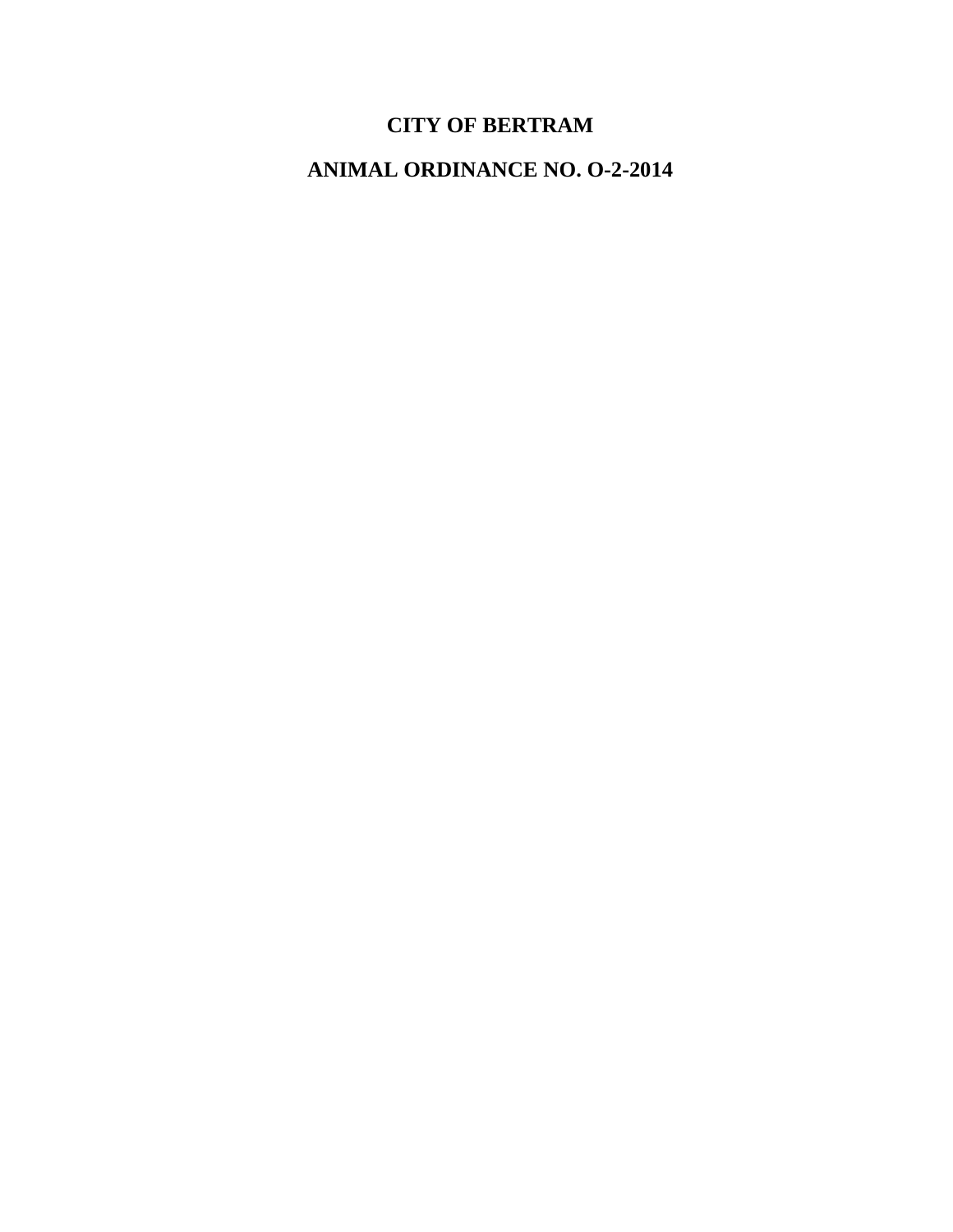## ORDINANCE NO. O-2-2014

AN ORDINANCE REGULATING KEEPING, RAISING, AND TRAINING, REARING, BOARDING OR SALE OF DOMESTIC ANIMALS WITHIN THE CORPORATE LIMITS OF THE CITY OF BERTRAM, COUNTY OF LINN, STATE OF IOWA.

BE IT ENACTED BY THE COUNCIL OF THE CITY OF BERTRAM SECTION:

- 1. DEFINITIONS
- 2. GENERAL PROVISIONS
- 3. DOMESTIC HOUSEHOLD PETS
- 4. DOMESTIC FARM ANIMALS
- 5. DOMESTIC FOWL
- 6. KENNELING
- 7. PENALTY
- 8. SEVERABILITY
- 9. WHEN EFFECTIVE
- 10. ORDINANCE REPEAL

Passed by the City Council of Bertram, Iowa on the  $3<sup>rd</sup>$  day of **September**, 2014 and approved this day.

\_\_\_\_\_\_\_\_\_\_\_\_\_\_\_\_\_\_\_\_\_\_\_\_\_\_\_\_\_\_\_ \_\_\_\_\_\_\_\_\_\_\_\_\_\_\_\_\_\_\_\_\_\_\_\_\_\_\_\_\_\_

\_\_\_\_\_\_\_\_\_\_\_\_\_\_\_\_\_\_\_\_\_\_\_\_\_\_\_\_\_\_\_\_\_\_\_\_\_ James Drahos, Mayor

Attest:

Lisa Berry, Clerk

Council: \_\_\_\_\_\_\_\_\_\_\_\_\_\_\_\_\_\_\_\_\_\_\_\_\_\_\_\_\_\_\_ \_\_\_\_\_\_\_\_\_\_\_\_\_\_\_\_\_\_\_\_\_\_\_\_\_\_\_\_\_\_

Steven Carpenter Penny Kula

Robert Malone William Mulholland

Stephanie Vislisel

\_\_\_\_\_\_\_\_\_\_\_\_\_\_\_\_\_\_\_\_\_\_\_\_\_\_\_\_\_\_\_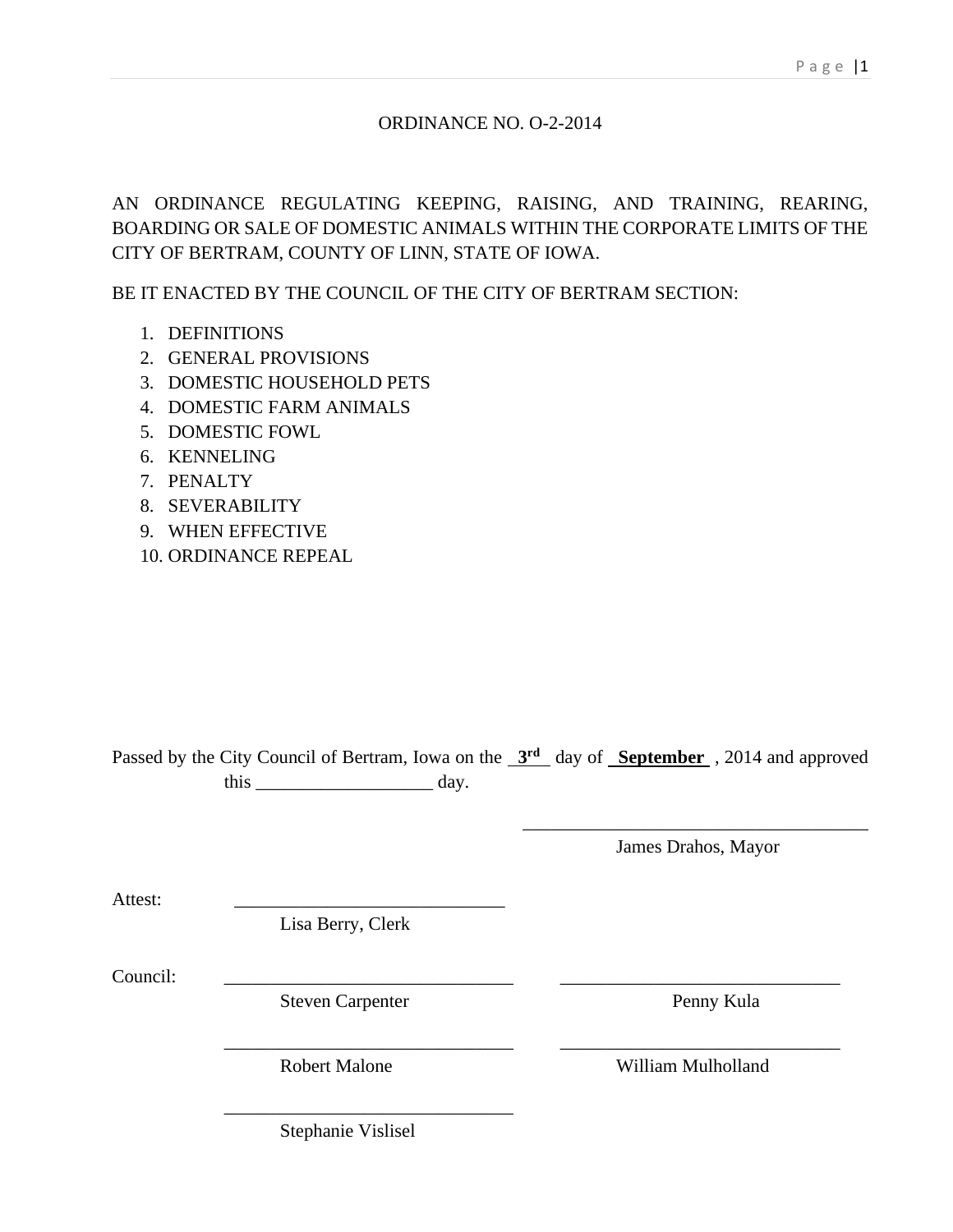## DEFINITIONS:

The following definitions shall apply when used in this Ordinance, unless the context indicates otherwise.

- A. Defilement shall mean to foul, to dirty, to pollute, or to make filthy; either by the pet animal's body or wastes or by the animal carrying or dragging any foul material.
- B. Domestic Household Pets shall mean all pets normally considered to be household pets including dogs, cats, and any other animal kept by a household as a family pet.
	- 1. Cat includes all members of the Felis domesticus species, male or female, whether altered or not.
	- 2. Dog includes all domesticated members of the Canis familiaris species, male or female, whether altered or not.
- C. Domestic Farm Animals shall mean all animals normally considered to be farm animals including horses, ponies, cattle, hogs, goats, sheep, or any other animal normally raised on a farm for food or profit.
- D. Domestic Foul shall mean all fowl raised for food or profit including chickens, ducks, geese, turkeys, guineas, or peacocks.
- E. Kennel shall mean a place maintained for the business of boarding, raising, rearing, training or sale of dogs and cats.
- F. Molest shall include not only biting and scratching; but also any annoyance, interference with, or meddling with any person so as to trouble or harm him.
- G. Municipal Pound shall mean any public or municipal animal shelter or pound established or maintained by the City of Bertram, which may include any private or charitable organization or facility leased by the City or with whom the City has a contractual agreement for impoundment services.
- H. Owner shall, in addition to its ordinary meaning, include any person who keeps or harbors a pet animal.
- I. Pet Animals shall include all warm blooded animals, animals of the equine species and those raised for food purposes within the City limits.
- J. Private Property shall mean all buildings and other property owned by a private person, firm or corporation. It shall include buildings, yards and service and parking areas.
- K. Public Property shall mean buildings and other property owned or dedicated the use of the City of Bertram, the State of Iowa, County of Linn, or the United States Government, wherein the authorized representative thereof has granted the City of Bertram jurisdiction. Such property shall include but not be limited to buildings, grounds, yards, street right of way, walks, bicycle paths, easement, parks, service areas, athletic and recreational areas, parking areas, street islands and any other real estate owned by a governmental unit.
- L. Under Control shall mean that the pet animal is so trained that it will comes to the owner immediately upon signal for the purpose of physical restraint when necessary.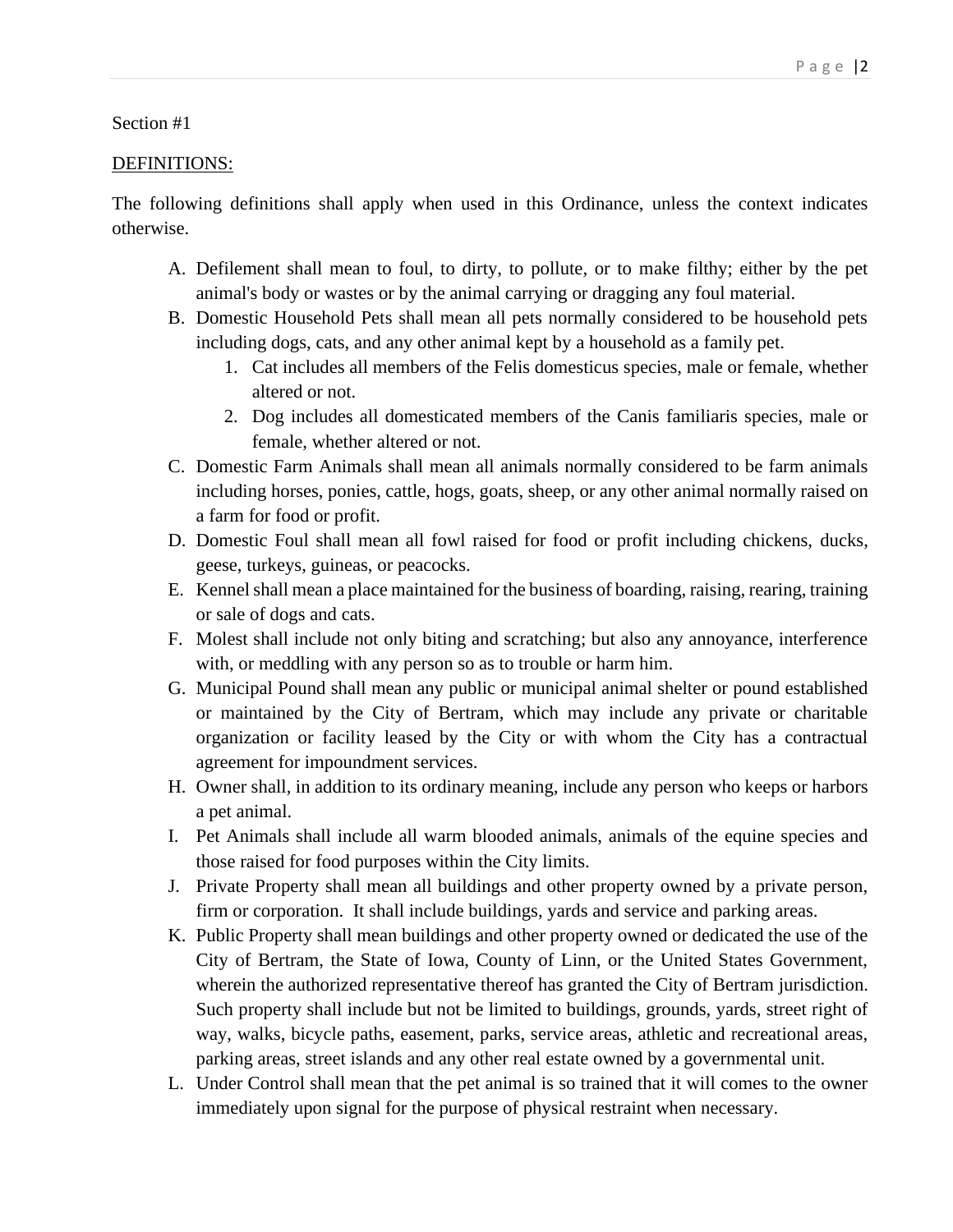- M. Veterinarian shall mean a person duly licensed by the State of Iowa, to practice veterinary medicine.
- N. Veterinary Hospital shall mean an establishment regularly maintained and operated by a veterinarian for the diagnosis and treatment of disease or injuries to animals and which may board animals.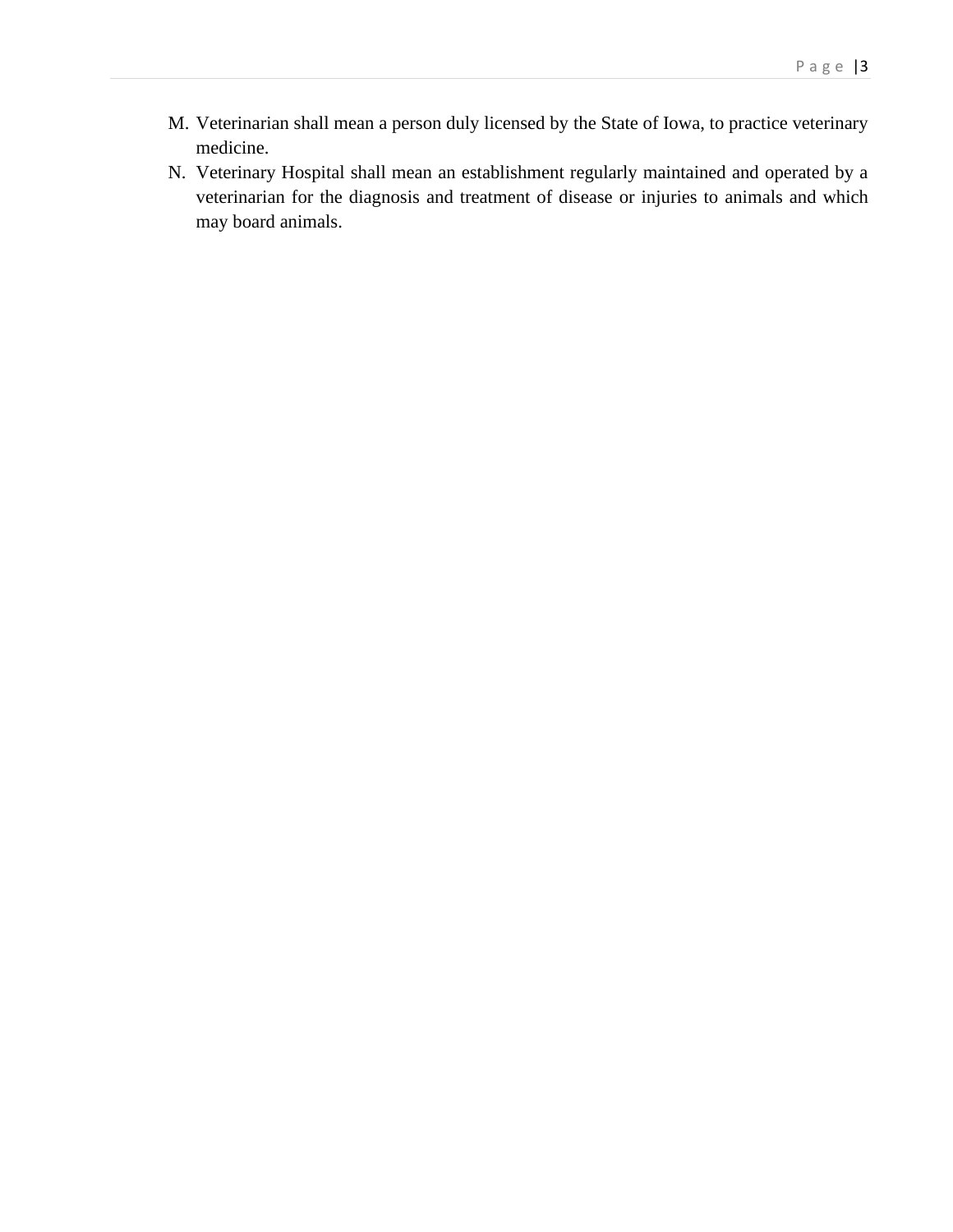#### GENERAL PROVISIONS:

- Section 2.1 Vaccination. All pet animals over six (6) months old in the City of Bertram shall be vaccinated against rabies.
- Section 2.2 Owner's responsibility. The owner of an animal shall be responsible for the feeding of any animal owned by him. The owner shall be prima facie responsible for any violation of this Ordinance by an animal owned by him.
- Section 2.3 Abandonment. No person shall abandon a pet animal within the City limits.
- Section 2.4 Nuisance. The following acts and circumstances are hereby declared to be nuisances and such acts and circumstances shall be prohibited:
	- a. The keeping of animals on private property in such number or in such a manner that allows for the accumulation of solid waste of said animal or animals which becomes a detriment to or menace to health.
	- b. Allowing an animal to make excessive noise to the disturbance of persons in the area.
	- c. Allowing an animal to cause any damage on public or private property who has a legitimate reason to be thereon.
	- d. Allowing an animal to molest any person on public or private property who has a legitimate reason to be thereon.
	- e. Leaving an animal impounded, confined or tied in any place and failing to provide or supply said animal with sufficient food, water and/or shelter.
- Section 2.5 Food Establishments. No pet animal shall be allowed, taken or permitted on or in any building where food or food products are sold, prepared or dispensed to people other than the owners thereof.
- Section 2.6 Animal Tied. No pet animal shall be tied by any person to a utility pole, parking sign, building, fence, sign, tree, shrub, bush, or other object on public property or tied on private property without the consent of the owner or person in charge thereof.
- Section 2.7 Solid Waste Removal. Any person who shall walk a pet animal on public property shall provide for the disposal of the solid waste material by immediate removal of the waste.
- Section 2.8 Exception. The provisions of the Section shall not apply to Seeing Eye dog while said dogs are acting in said capacity.
- Section 2.9 Confinement of Vicious Animals. No pet animal of known fierce, dangerous or vicious characteristics shall be permitted off the premises of the owner except while such animal is confined in a boarding kennel, veterinary hospital or while being transported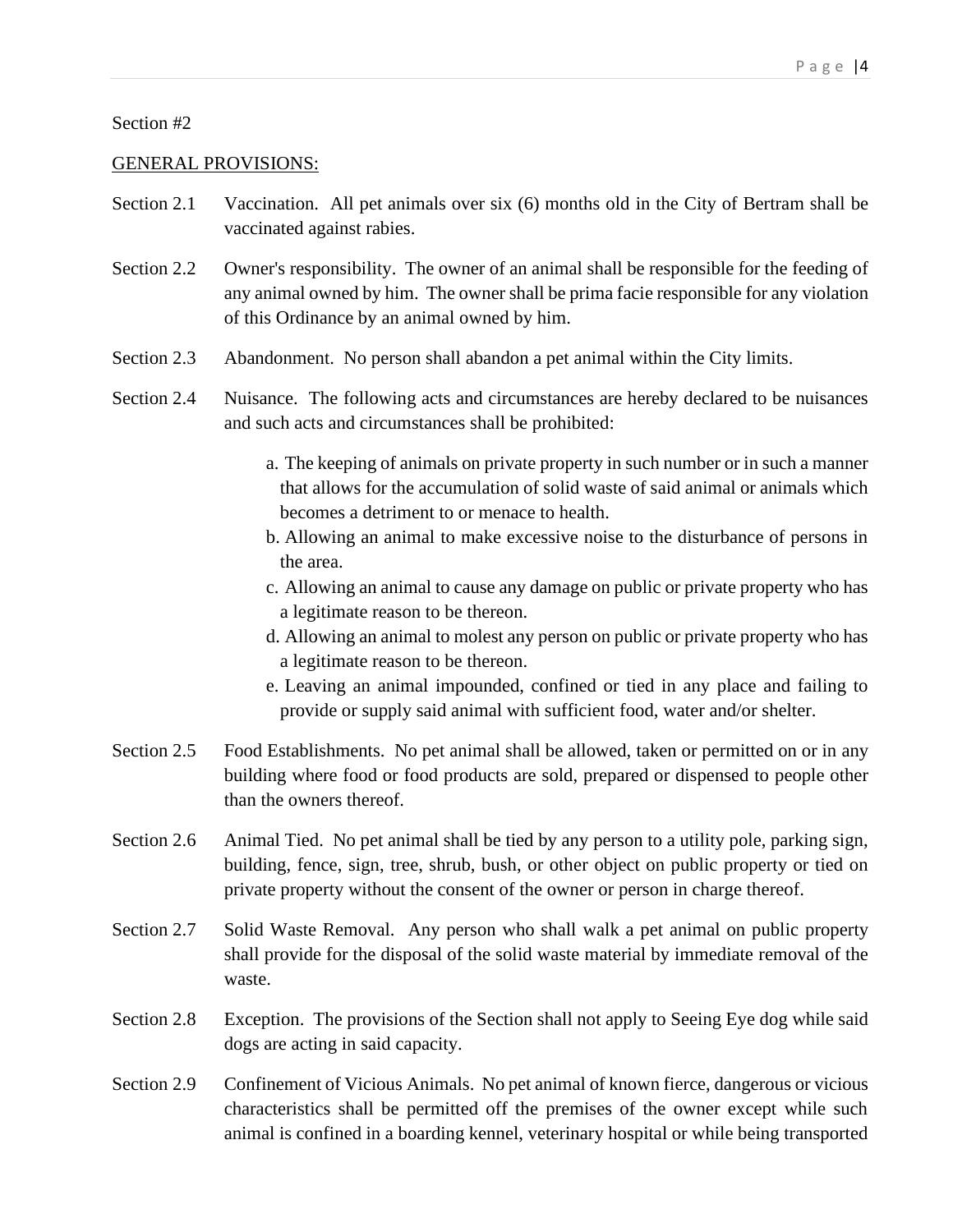to such boarding kennel or veterinary hospital. If any pet animal of known fierce, dangerous, or vicious characteristics is permitted off the premises of the owner and bites or annoys any person or other animal, the City Council may set a public hearing on the destruction of said animal and, pending said public hearing, the animal shall be impounded in the Municipal Pound or, upon request by the owner, at a veterinary hospital at the owner's expense.

The Council shall, when setting the public hearing, give notice to the owner of said animal, if known, not less than seven (7) days prior to said hearing. If the Council determines that the animal is fierce, dangerous or vicious and that the owner has failed to restrain said animal on hi premises reasonably and that it is in the public interest to destroy said animal, it shall enact a resolution to that effect and direct that the animal be destroyed in a humane manner.

- Section 2.10 Impoundment. Any pet animal found in violation of the provisions of this Ordinance may be impounded in the Municipal Pound. The cost of impoundment shall be paid by the owner. Further, the Municipal Pound may impound and place in isolation under quarantine for observation for a minimum period of fourteen (14) days an animal suspected of being infected with rabies or other diseases communicable to humans. Every owner or person having possession, custody or control of an animal infected with rabies or which has been bitten by an animal infected with rabies shall immediately report such fact to the City and shall have such animal placed in isolation and quarantine as directed by the City and at the expense of the owner.
- Section 2.11 Releasing or Molesting Animals. No person except the owner of an animal or his authorized agent shall willfully open any door or gate on any private or public premises for the purpose of enticing or enabling any animal to leave such private or public premises. No person shall willfully molest, tease, provoke or mistreat a pet animal.
- Section 2.12 It shall be unlawful for any owner of an animal to allow or permit such animal to cause annoyance or disturbance to any person or persons by howling, yelping, barking or otherwise or by running after or chasing persons, bicycles, automobiles or other vehicles.
- Section 2.13 Cruelty. Any person who tortures, deprives of necessary sustenance, mutilates, overdrives, overloads, drives when overloaded, cruelly beats, or cruelly kills any animal or unnecessarily fails to provide the same with proper food, drink, shelter or protection from the weather, or drives or works the same or commits any other act or omission by which unjustifiable pain, distress, suffering or death is caused to any animal is guilty of a misdemeanor.
- Section 2.14 Injuring squirrels, birds. Any person who kills or injures any squirrel or its next, or kills or injures any bird protected by the laws of the State, or interferes with the nest of eggs of the same, is guilty of a misdemeanor.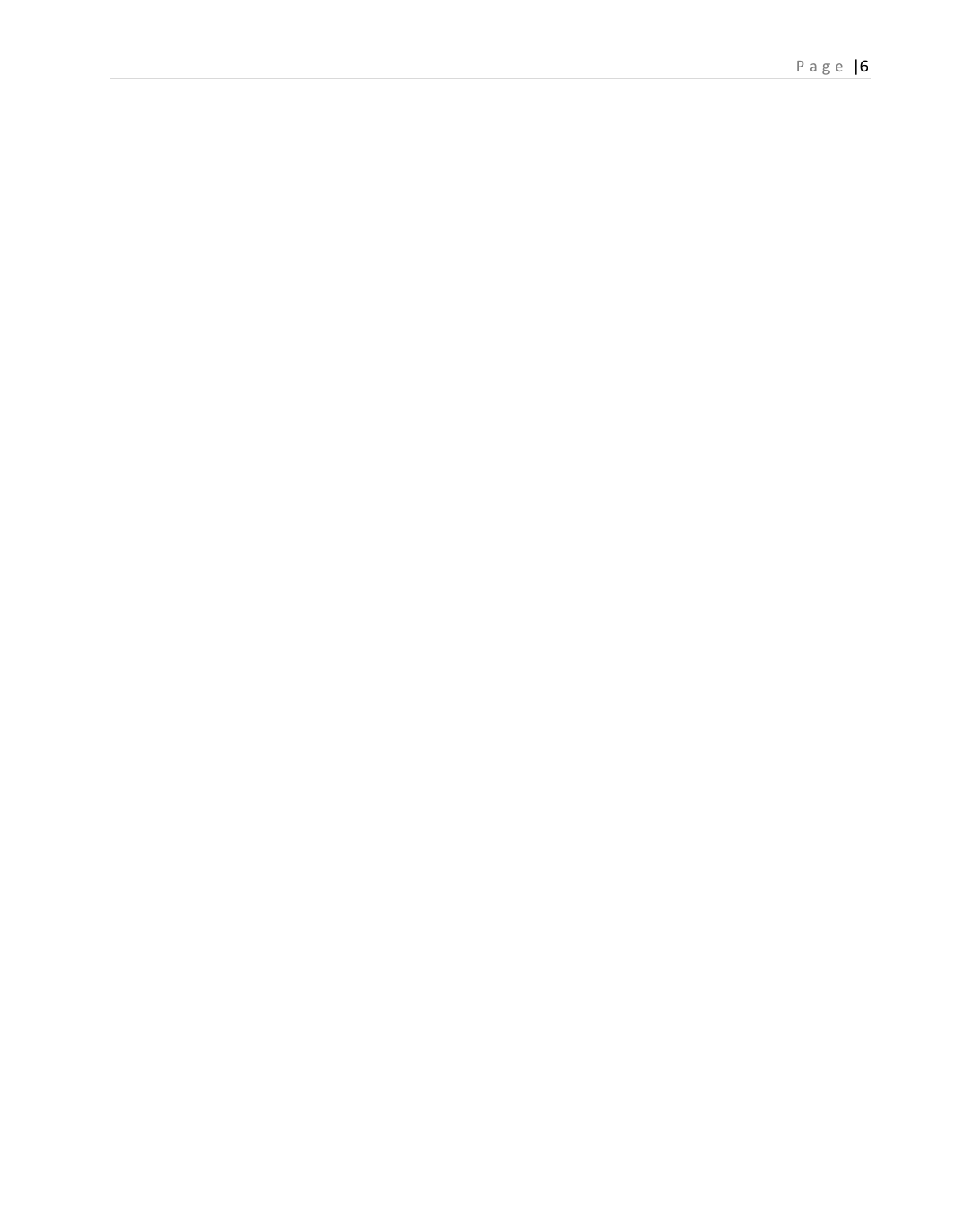#### DOMESTIC HOUSEHOLD PETS:

- Section 3.1 Limit of Household Pets. It is unlawful for any household to own or keep as household pet animals in excess of two (2) of each species. To wit: 2 dogs and/or 2 cats be they male or female whether altered or not. The only exception to this Ordinance will pertain to the litter of said pet under the age of three (3) months. If the litter is to be kept beyond this age, it will be only by special permission of the City Council.
- Section 3.2 Dogs or cats trespassing, disturbing the peace. It is unlawful for any person, firm or corporation keeping, owning, or sheltering a dog or cat to allow or permit such animal to go upon the premises of another against the wishes of such other person or to cause serious annoyance to a person or persons by frequent an habitual howling, yelping, or barking; provided however, that the provisions of this Section relating to said annoyance do not apply to a duly zoned small animal clinic operated by a licensed veterinarian.
- Section 3.3 Harboring vicious dogs. It is unlawful for any person to harbor or keep a vicious dog within the City. A dog is deemed to be vicious when it shall have attacked or bitten any person without provocation, or when a propensity to attack or bite persons shall exist and is known or ought reasonably to be known by the owner.
- Section 3.4 Dogs barking at pedestrians, vehicles. Any person who owns, keeps, or harbors, within the City, any dog, whether actually dangerous or not, that habitually runs out and barks at passing vehicles on the sidewalk or streets, is guilty of a misdemeanor.
- Section 3.5 Females in heat. It shall be unlawful for any owner to allow his female dog that is in season to run at large or to so confine her as to attract male dogs to the area and by their presence cause a nuisance. Any person violating the provision of the Section is guilty of a misdemeanor and the dog is subject to seizure and impoundment at the expense of the owner during the remainder of the heat period.
- Section 3.6 Enabling dog or cat to leave private premises. It is unlawful for any person except the owner or his agent to open any door or gate of any private premises, or otherwise to entice or enable any dog or cat to leave any private premises for the purpose of or with the result of setting such dog or cat at large.
- Section 3.7 Impounding dogs, cats at large. Any dog or cat found at large, creating a nuisance shall be impounded by the enforcement officer whether licensed or not.
- Section 3.8 Redemption of impounded dogs, and cats. When a dog or cat has been apprehended and impounded for being at large or for any other reason, said dog or cat may be redeemed by the owner by a payment of the appropriate service fee or fees.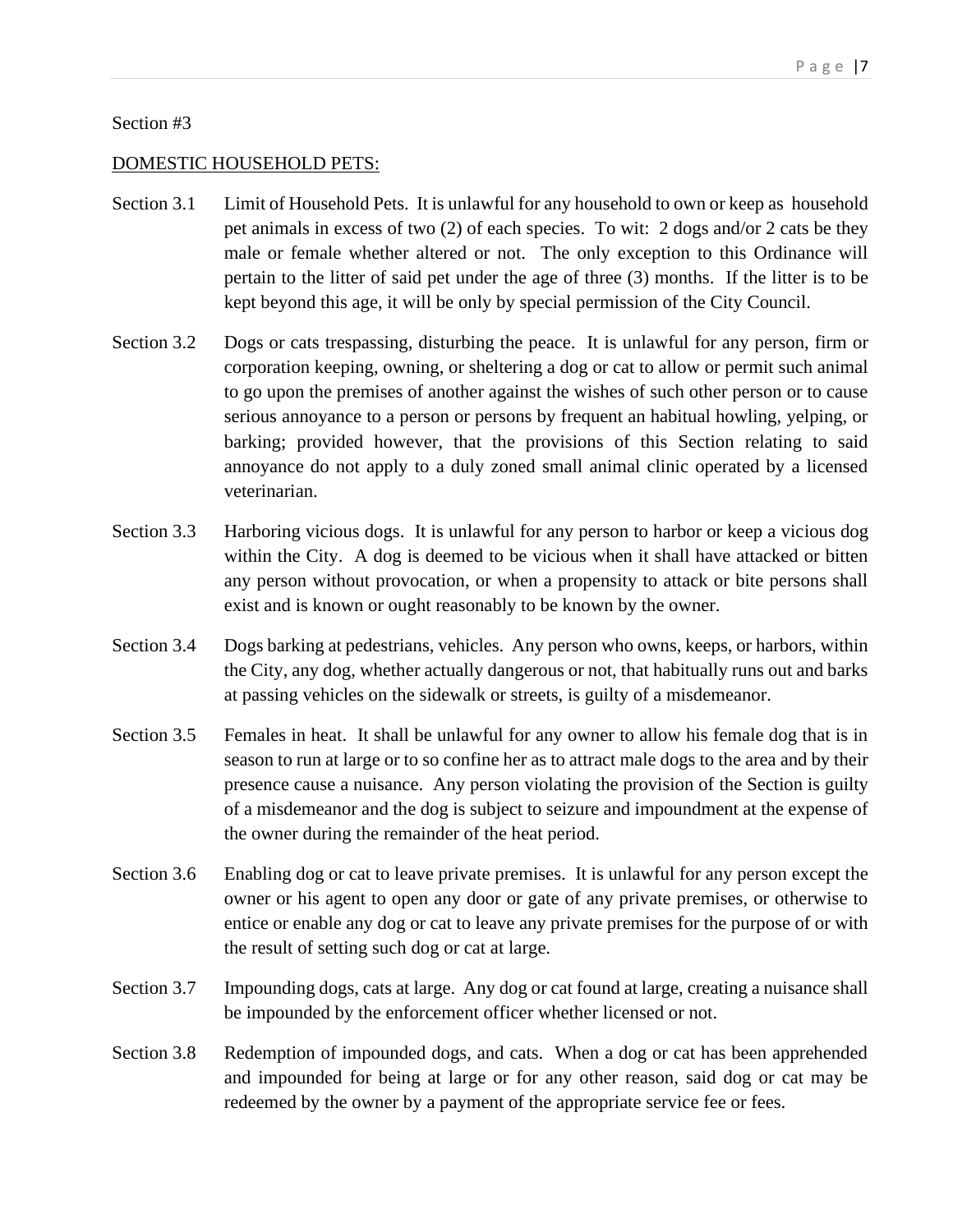- Section 3.9 Notice, disposition of dead dogs, cats. Any person finding a dead dog or cat shall at once notify the City Marshall.
- Section 3.10 Disposition of unclaimed dogs. If the owner of a dog apprehended or impounded cannot be located within five (5) days or if such owner does not redeem the dog within five (5) days, the dog may be humanely destroyed or otherwise disposed of according to law.
- Section 3.11 Running at large prohibited. Any person whose cat or dog is found at large creating a nuisance shall be guilty of a misdemeanor.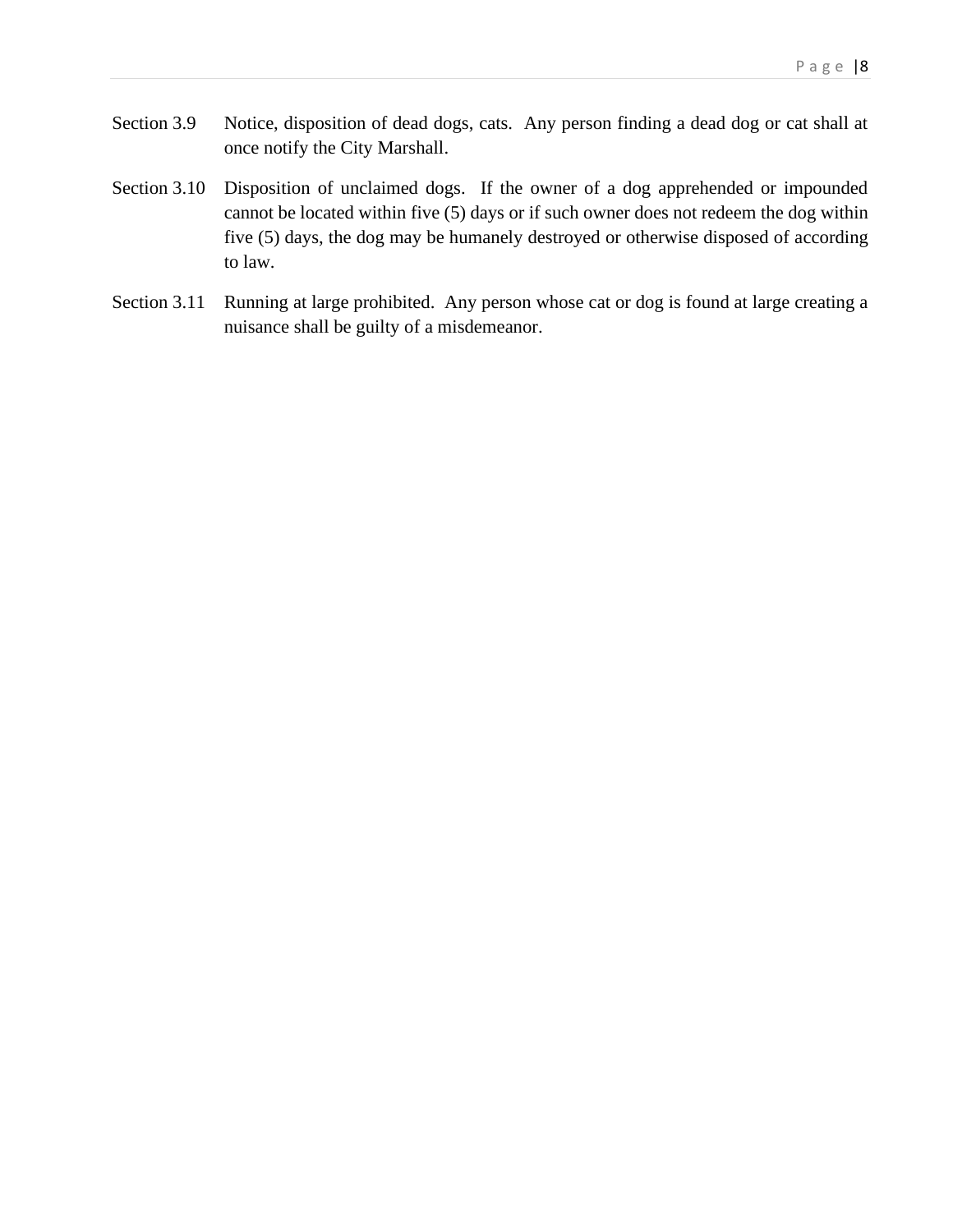#### DOMESTIC FARM ANIMALS:

- Section 4.1 Limit of farm animals. It is unlawful for any person to own or keep any and all animals in excess of those which that person properly can support, and can be properly housed and cared for.
- Section 4.2 Keeping of livestock. The keeping of any cattle, horses, sheep, goats, or swine within the City, except in pens with dry floors or pens free from all filth and standing water, or the keeping of the aforesaid animals in any pen or building within one hundred (100) feet of any well, or within two hundred (200) feet of a dwelling house occupied by a family other than the family of the owner of such animals so as to create or constitute a nuisance is a misdemeanor.
- Section 4.3 Duty to confine livestock. Any person, who fails to confine or keep confined upon his, her or its premises any cow, horse, mule, sheep, goat, swine or other domestic animal or allows are permits them to pass upon the premises of another or the streets or public places of the City, is guilty of a misdemeanor.
- Section 4.4 Rabbit hutches near dwellings, wells. The keeping or maintaining of rabbit hutches within fifty (50) feet of any building used as a dwelling or any well, so as to constitute a nuisance, is a misdemeanor.
- Section 4.5 Keeping bees. Any person owning, keeping or harboring bees, within the City, which disturb or annoy the residents and people of the immediate neighborhood, is guilty of a misdemeanor.
- Section 4.6 Duty to dispose of dead animals. Except as otherwise provided for dogs and cats, the owner of any dead animal within the City who fails, neglects or refuses to burn, bury or dispose of the same within twenty-four (24) hours after having notice hereof, is guilty of a misdemeanor.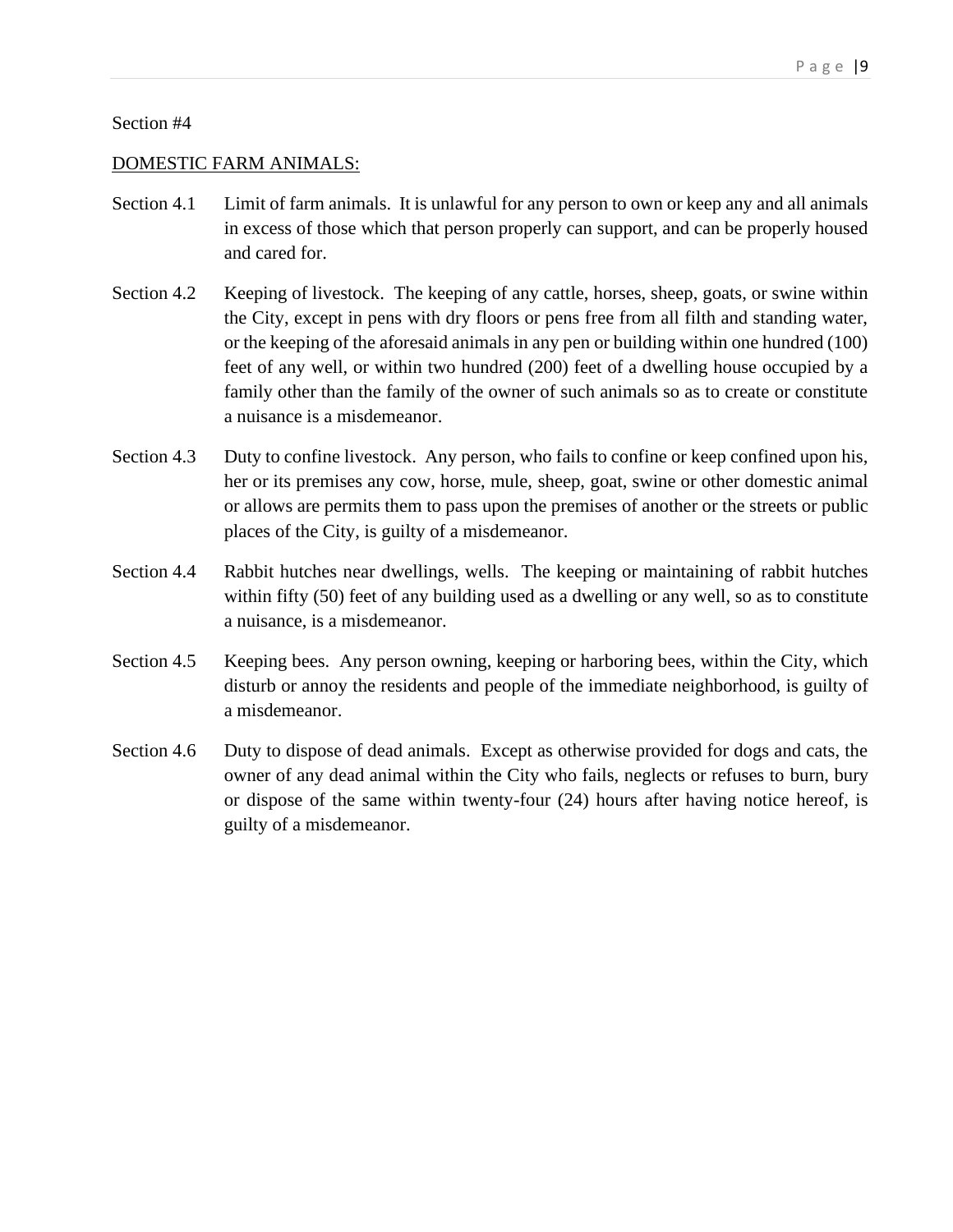#### DOMESTIC FOWL:

- Section 5.1 Limit of Fowl. It is unlawful for any person to own or keep any and all fowl in excess of those which that person properly can support and can properly house and care for.
- Section 5.2 Keeping noisy fowl. Any person owning, keeping or harboring within the City, chickens, ducks, or other fowl, which by their crowing, quacking or other noises during the night or early morning hours, disturb or annoy the residents of the immediate neighborhood is guilty of a misdemeanor.
- Section 5.3 Poultry yards near dwellings, wells. The keeping or maintaining of poultry yards within fifty (50) feet of any building used as a dwelling or any well, so as to constitute a nuisance, is a misdemeanor.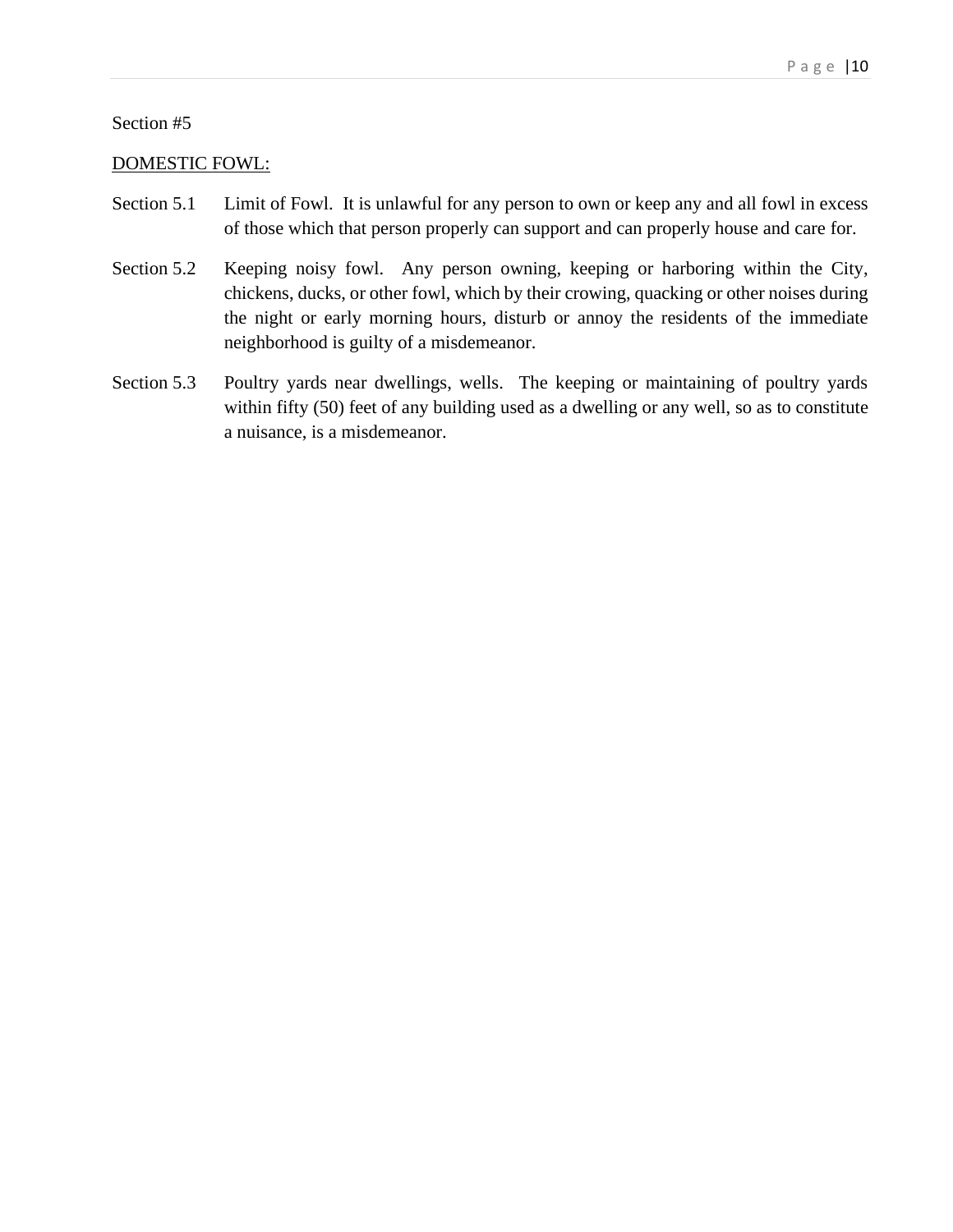## KENNELING:

- Section 6.1 Kennel License. It is unlawful for any person, firm or corporation to own, keep or shelter dogs or cats in excess of two per species for the purpose of boarding, raising, breeding, rearing, or training of said animals for pleasure or profit without a license or permit issued and approved by the City Council.
- Section 6.2 License-Permit. The City Council may upon request issue to any person, firm, or corporation a license or permit to operate a kennel within the corporate limits of the City provided all requirements of this ordinance are met.
- Section 6.3 Fee for License-Permit. Each request for a kennel license or permit shall be taken under consideration by the City Council; a study and inspection of the proposed kennel shall be made and moved on. If the request is approved, a fee for the license or permit will be set by the City Council.
- Section 6.4 Kenneling of dogs and cats. The keeping of any dog or cats within the City, except in pens with dry floors or pens free from all filth and standing water or the keeping of the aforesaid animals in any pen or building within 100 feet of any well, or within 200 feet of a dwelling house occupied by a family other than the kennel keeper so as to create or constitute a nuisance is guilty of a misdemeanor.
- Section 6.5 Adequate Space. The keeper of any kennel within the City shall afford each and every animal within his or her keeping, adequate shelter and space for proper exercise of said animal at all times.
- Section 6.6 Restraint. The keeper of any kennel within the City shall provide for proper restraint of any and all animals within his or her keeping. Pens and cages shall be so constructed as to properly restrain any animal placed therein. The area surrounding the kennel shall be fenced, so constructed as to provide adequate restraint if any animal should escape from their pen or cage. Also to afford protection against any person coming into contact with any animal confined to the kennel area.
- Section 6.7 Sanitation. The kennel and surrounding area shall be so constructed as to provide safe and healthy sanitary conditions, allowing for proper cleaning and maintenance of said kennel and surrounding area. The keeper of the kennel shall at all times maintain the kennel and surrounding area in a sanitary manner to provide the animals with a healthy environment.